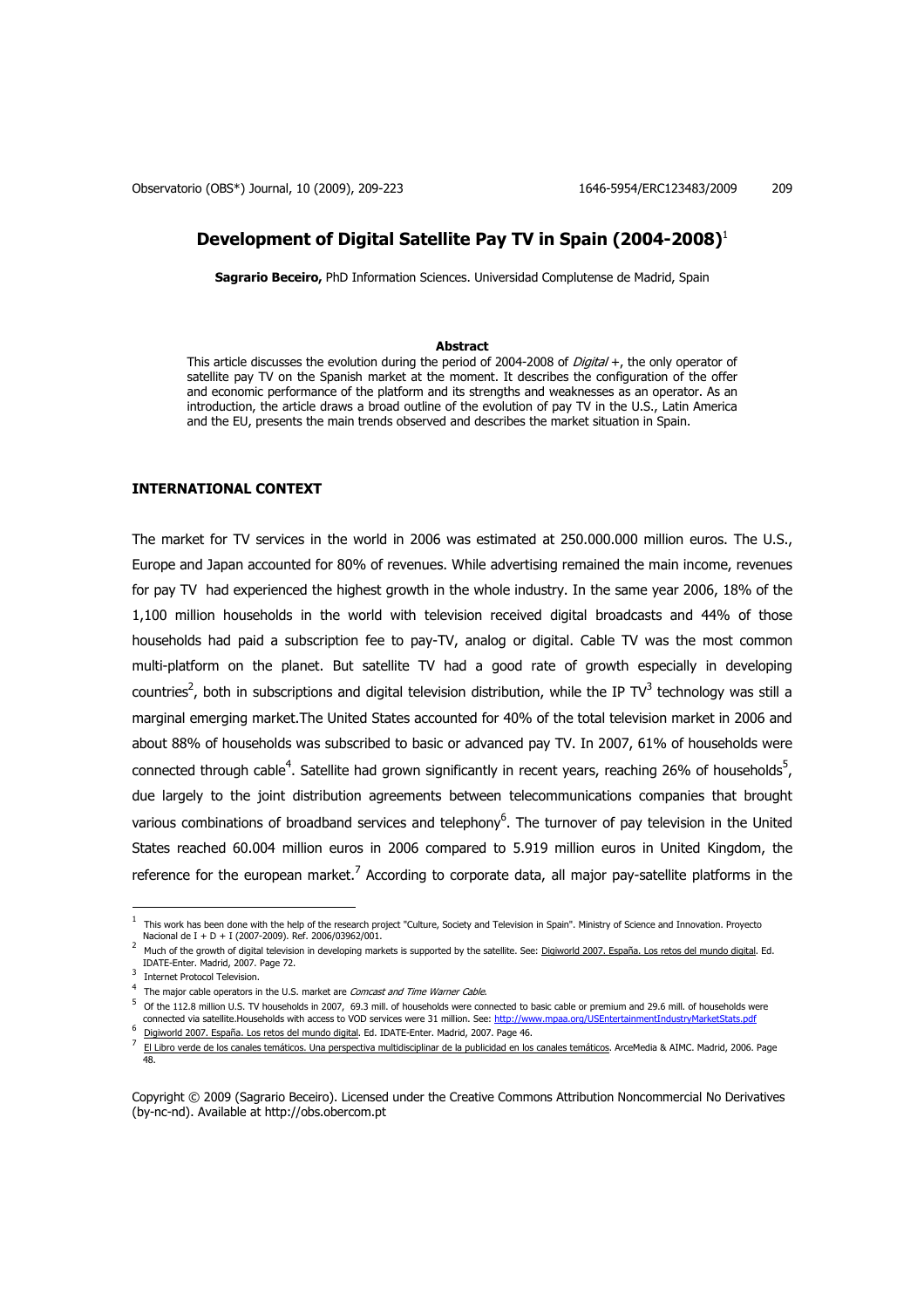U.S. market $^8$ , *DirecTV U.S.* and *Dish Network* (formerly *EchoStar Communications Corporation*), had 16.8<sup>9</sup> and  $13.78<sup>10</sup>$  million subscribers in December 2007, respectively. Both satellite companies have always been aware of the need for concentration in a highly competitive market like the U.S. and began a failed merger process in 2001. The Federal Communications Commission, the regulator body of the telecommunications sector in the U.S., finally rejected the operation in October 2002, believing that the alliance between the two major satellite TV services would substantially reduce competition in the distribution of multichannel programming, hurting consumers and creating a *de facto* monopoly on the distribution of television in certain rural areas.<sup>11</sup> Despite the ruling, rumours remain about the possibility of such a merger in the near future.<sup>12</sup> As for the market for satellite pay TV in Latin America; after years of fierce competition, DirecTV and SkyNews, the two major digital satellite platforms in Latin America, reached a merger agreement in February 2004. The merger was expected since News Corp, owner of Sky Group, bought a year before *Hughes Electronics*, a General Motors subsidiary, which was the technology provider for *DirecTV. DirecTV*, a Cisneros Group company established in 1995, had Venezuela, Argentina and Puerto Rico as its main markets, while SkyNews, owned by Televisa and News Corp., was dominant in Brazil and Mexico. Overall, both platforms have gained 3.2 million subscribers throughout Latin America, a result that seems poor in such a large potential market. In fact, the merger was not such, but a complex web of alliances and purchases. In Brazil, Costa Rica and Panama, existing platforms were merged under the name of Sky; in Chile, Colombia and Venezuela, Sky bought DirecTV. In Argentina and Mexico the two operators continued the competition for the same audience with a very different end: in Argentina DirecTV absorbed  $Sky$ , in Mexico DirecTV went bust and sold the subscriber base to  $Sky$ . The entire cluster is managed by DirecTV Latin America, which includes three divisions: DirecTV Panamericana, Sky Mexico and Sky Brazil.<sup>13</sup> The alliance of DirecTV and Sky created a de facto monopoly in the satellite TV business throughout Latin America, as the various divisions of the new company came to control about 95% of the market for satellite pay TV in the region. In addition, the merger helped to reduce costs in management expenses, technological equipment, marketing and advertising costs.<sup>14</sup> DirecTV Latin America had reached approximately 4.8 million subscribers in December 2007.<sup>15</sup> As for Europe (EU27), in December 2006

<sup>8</sup> Parsons, P.R./ Frieden, R.M. The Cable and Satellite Television Industries. Ed. Allyn and Bacon. Boston, 1998.

 $\alpha$ Annual Report 2007 DirecTV Group. See: http://investor.directv.com/annuals.cfm

<sup>&</sup>lt;sup>10</sup> Fourth Quarter 2007 results of Dish Network. See: http://dish.client.shareholder.com

<sup>&</sup>lt;sup>11</sup> Source: Federal Communications Commission. http://www.fcc.gov/mb/echodity. Inquiry: 30/04/2007.

<sup>&</sup>lt;sup>12</sup> "Malone:DirecTV is (almost) done deal" BusinessWeek, February 2008. See:

http://www.businessweek.com/technology/content/feb2008/tc20080225\_978295.htm

<sup>&</sup>lt;sup>13</sup> See: http://www.directvla.com. Inquiry: 15/05/2008.

<sup>&</sup>lt;sup>14</sup> "Cisneros y Murdoch llegan a un acuerdo para fusionar DirecTV y SkyNews en Latinoamérica". Journal *El Mundo* (25/02/2003)

<sup>&</sup>lt;sup>15</sup> Annual Report 2007 DirecTV Group. See: http://investor.directv.com/annuals.cfm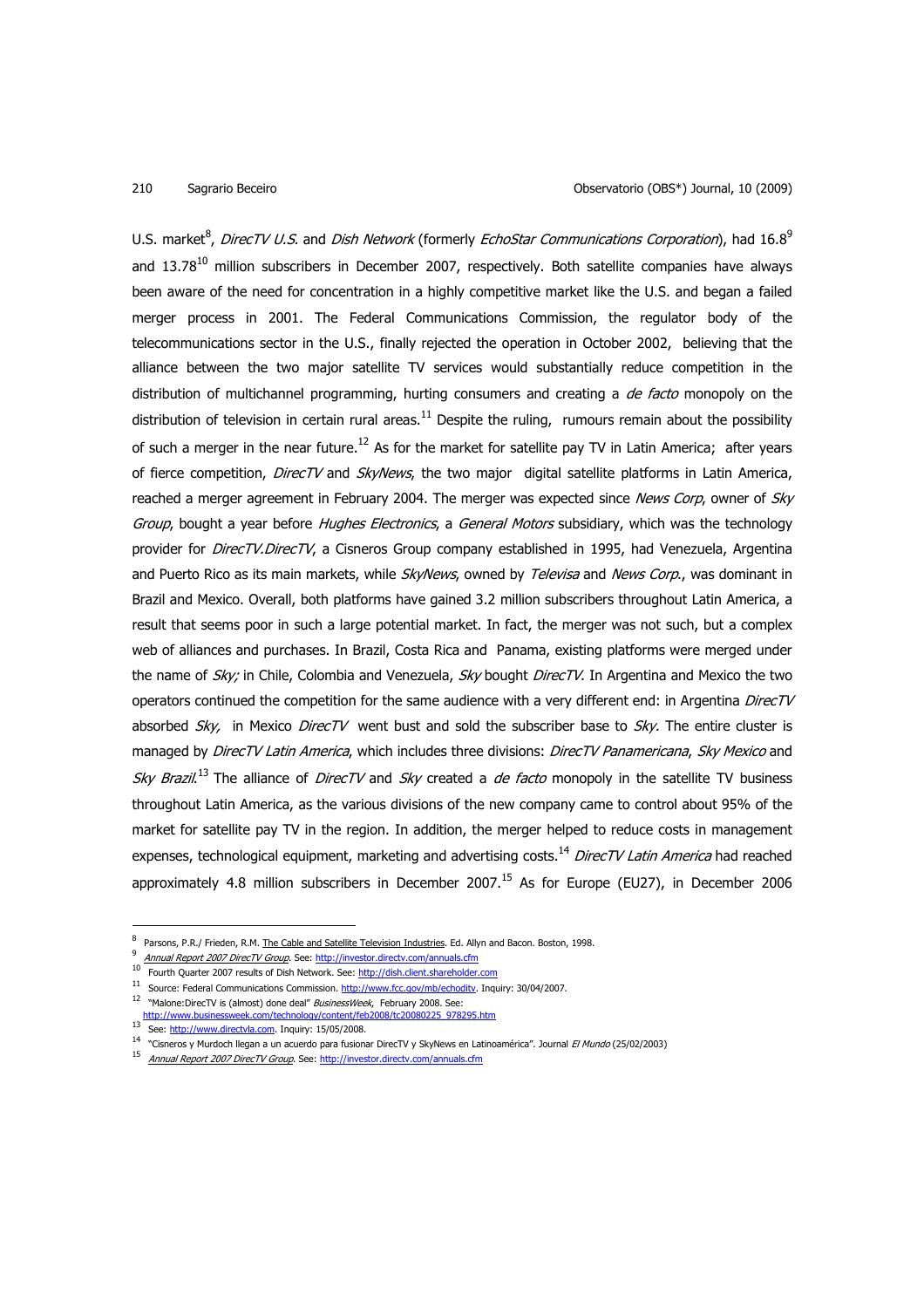households received television signals via terrestrial analogue (45%), cable (35%), satellite (21%), digital terrestrial television (DTT) (7%) and xDSL/IP TV (2%). Only 36% of households paid for television services.<sup>16</sup> As a general rule, and although there were large differences, major countries with access to television via terrestrial and satellite had less subscribers to pay-TV offers, than countries with a high level of access to cable  $TV^{17}$ . There is also an increasing trend: households subscribed to pay TV tend to pay for extra services, such as fixed or mobile telephony or xDSL access. These joint offers are often called "double play" and "triple play", according to the number of combined services.

Furthermore, 30% of European households were digital by the end of 2006, implying that its penetration quadrupled since 2000. The main players in this high growth were cable, digital satellite and DTT played a major role in these figures, with one third of households in the United Kingdom and a major presence in Italy, France and Spain.<sup>18</sup> As for digital platforms, ten years after launching the first satellite platform in 1996<sup>19</sup>, results came up different in each country<sup>20</sup>. In all cases there have been significant problems of implementation. Two digital terrestrial platforms, *Quiero TV* in Spain and *ITV Digital* in the United Kingdom, went bankrupt; in Italy, Spain and, recently, France satellite platforms were merged due to the inability to sustain heavy losses or the need for more competitiveness with new players in the digital sector. Only BSkyB group and Canal + (Vivendi) maintain a significant presence in the market for pay TV as such, while players such as Kirch Group in Germany collapsed. Telecom operators such as Telefonica Spain, Telecom Italia and France Telecom have been moving away from direct management of digital satellite television services to focus on xDSL combined with telephony and broadband access. It can safely be said that the most visible result of a decade of history of digital television in Europe, is the formation of monopolies in digital satellite services, after years of competition that weakened the whole TV business. $21$ 

It is clear that the European market for pay television is now a fragile and highly competitive sector. Its key features are permanent change, accelerated by technological change and, above all, market pressures in clear contrast to the relative stability of the analog system.<sup>22</sup> Furthermore, in an open multichannel landscape, pay television companies in Europe have followed a clear trend towards concentration and transnationalization business, although their revenues continue to come primarily from national markets.

<sup>&</sup>lt;sup>16</sup> E-communications household survey – Wave II". Eurobarometer nº 274, April, 2007. Pages 102-105.

<sup>&</sup>lt;sup>17</sup> Lange, A. The financial situation of television companies in the European Union (1999-2004). European Audiovisual Observatory (OEA). Strasbourg, 2005. <sup>18</sup> Digiworld 2007. España. Los retos del mundo digital. Ed. IDATE-Enter. Madrid, 2007. Page 46.

<sup>&</sup>lt;sup>19</sup> Canal Satellite Numérique in France, launched in April 1996.

<sup>&</sup>lt;sup>20</sup> PAPATHANASSOPOULOS, S. European Television in the Digital Age: Issues, Dynamics and Realities. Ed. Polity Press, 2002.

<sup>&</sup>lt;sup>21</sup> LLorens, C. "Una década de televisión de pago digital en Europa: de la utopía a la reconversión". <u>Ponencia en el III Congrés Internacional Comunicació i</u> realitat. La utopia digital en els mitjans de comunicació: dels discursos als fets. Un balanç. Barcelona, 20-21 May 2005.

<sup>&</sup>lt;sup>22</sup> Arnanz, C. M. <u>Negocios de televisión. Transformaciones del valor en el modelo digital</u>. Ed. Gedisa. Barcelona, 2002. Page 50.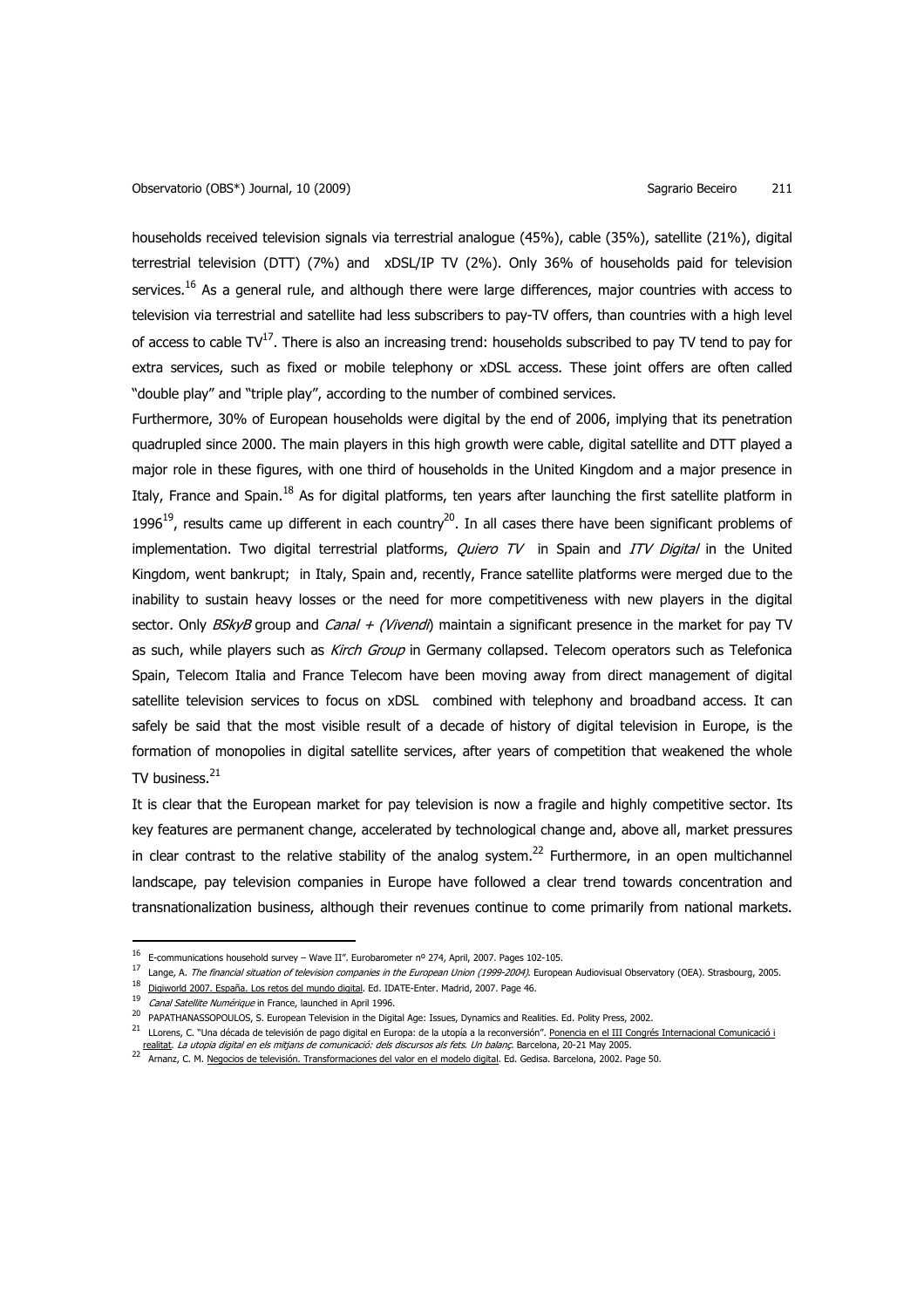The incumbents of pay TV in Europe, satellite or cable, now face increased competition from media and telecommunication companies, offers double and triple play (IP TV, Internet access and telephone services), and all kinds of mobile services. The pay TV market is no longer a competition of cable and satellite operators.

The European TV sector is now a complex web of varied offers, technologies, consumer patterns and business models that hinder the dominance of pay TV promised by optimistic late  $20<sup>th</sup>$  century predictions.<sup>23</sup>

# **THE SPANISH MARKET OF DIGITAL PAY TV**

From 2004 to 2008, the Spanish pay TV business was stagnant, even in recession, with a share of total TV sector revenues ranging from 42.2% in 2003 to 41.1% in 2008 (government subsidies excluded).<sup>24</sup> Some market trends can be identified in Spain: the heavy concentration in a few operators, the parsimonious subscriber growth, the relative fragility of the revenue from services such as pay per view (PPV) or video on demand (VOD), the languid revenue growth in cable and satellite, and the emergence of new media, particularly television via xDSL, with rates growth of 63% in 2007, although its share was still neqligible.<sup>25</sup> Following the merger in 2003 of the two digital satellite platforms operating in Spanish territory, Canal Satelite Digital and Via Digital into a single operator, Digital +, pay TV in Spain became a highly concentrated business<sup>26</sup>. In 2008, three companies, *Digital +*, Sogecable-owned (100% Prisa<sup>27</sup>), Ono<sup>28</sup> (20% Multitel; 15,2% CCMP Capital Advisors; 15,2% Providence Equity; 15,2% Thomas H. Lee Co.) and Imagenio (100% Telefónica) controlled 93,7% of pay-TV market in Spain (1.957,1 mill. euro) and concentred 87,7% of pay-TV subscribers.<sup>29</sup> In 2008, the share of satellite television in the revenues of the pay TV market in Spain was 73,8%, cable reached 16,6%, television via xDSL 8,9% and TV over mobile meant less than half a percentage point.

<sup>&</sup>lt;sup>23</sup> Bustamante, E. <u>La televisión digital terrestre en España. Por un sistema televisivo de futuro acorde con una democracia de calidad. Working paper. Ed</u> Alternativas Foundation, 2008. Page 9.  $24$ 

CMT Annual Report 2008. Spanish Commission for the Telecommunications Market, 2009. Page 122.

<sup>&</sup>lt;sup>25</sup> CMT Annual Report 2007. Spanish Commission for the Telecommunications Market, 2008. Page 117.

<sup>&</sup>lt;sup>26</sup> "Pay TV concentration in Spain." Journal Screen Digest, May 2006. Page 135.

 $^{27}$  Prisa participation was 20% of Sogecable in late 2005, but in March 2006 bought part of the shares of Telefonica and Vivendi Universal, which Telefónica reduced its share from 23.8% to 17.1% and the group Vivendi from 11.79% to 3.01%, while Prisa reaches 43% of the shares of Digital Plus. In 2008, Prisa share reaches to 100% of Sogecable.

 $^{28}$  Ono in 2005, with 38.14% of the market bought Auna cable that held the 32.38%. The remaining operators: Telecable, and Euscatel R, totaled only 30% of the market for cable television.

<sup>&</sup>lt;sup>29</sup> CMT Annual Report 2008. Spanish Commission for the Telecommunications Market, 2009. Page 139.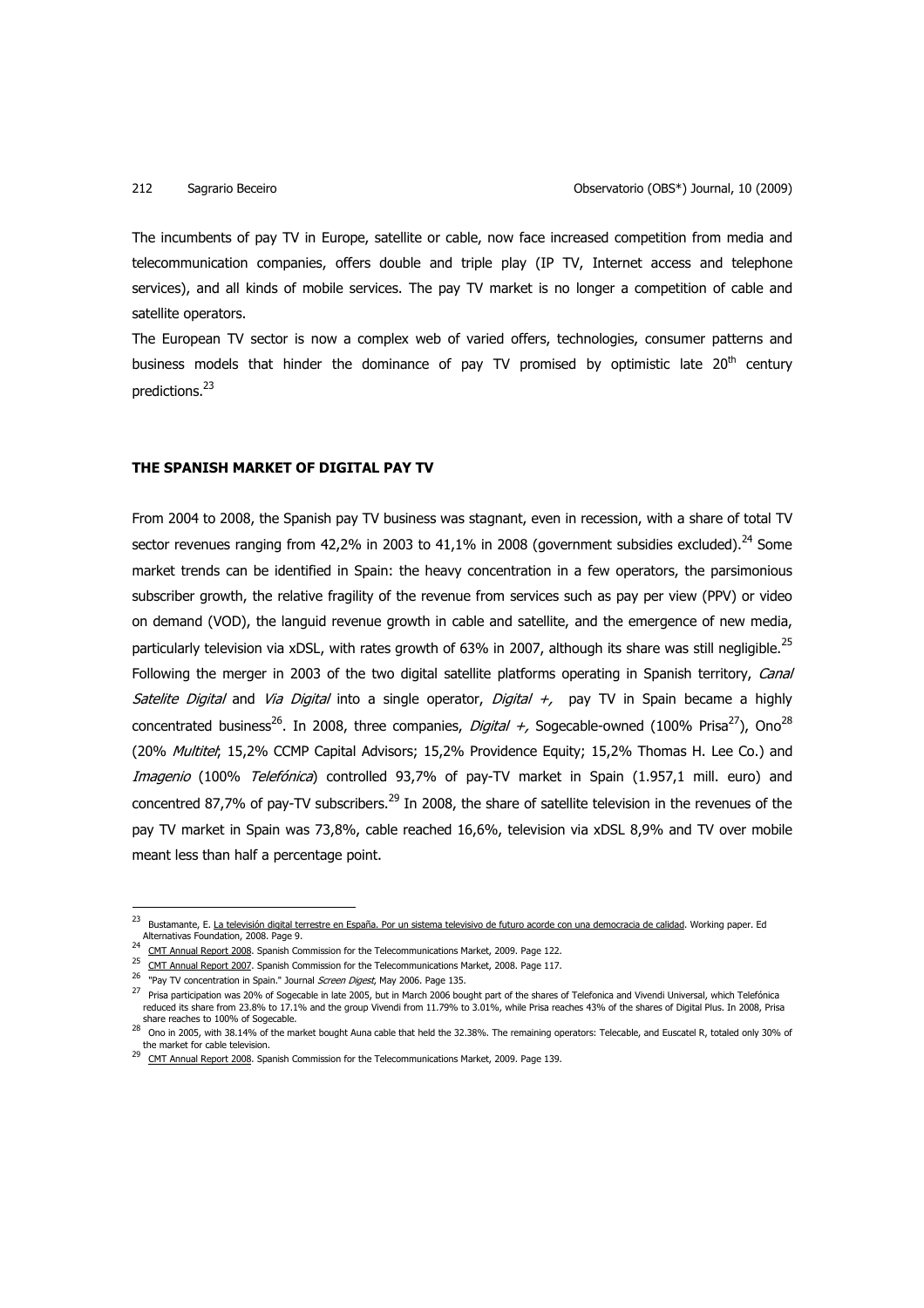|              | <b>Million. Euros</b> | Percentage |
|--------------|-----------------------|------------|
| Satellite TV | 1542,27               | 73,8%      |
| Cable TV     | 346,68                | 16,6%      |
| IP TV        | 185,05                | 8,9%       |
| Mobile TV    | 16,22                 | 0,80%      |
| <b>Total</b> | 2090,22               | 100%       |

## **Table 1: Revenues Pay-TV IN SPAIN IN 2008**

**Source:** Calculations based on data from CMT Annual Report 2008

Payment from subscribers reached 1314,5 million euros in 2008, nearly 70% percent of the total turnover, and remained the most important revenue from pay TV. Meanwhile, pay per view and video on demand accounted for 243,8 million euros, a very positive trend (it would have meant a 7,1% increase over the previous year), but still not too significant in the overall market. The two main products consumed in PPV for the year 2007 were football games, with revenues amounting to 154,1 million euros (although the number of contracts decreased over the previous year) and film, with revenues of 58,9 million euros.<sup>30</sup>

Audience for pay-TV reached 13% in 2008 from 11% in 2007; 8,2% of it came from specialised channels growth (1,78% in 2000<sup>31</sup>). The larger share had more to do with more viewers per subscriber than by increased penetration.

The subscription base increased very slowly, even with the positive data obtained in recent years by television via xDSL. In 2008, there were 216.542 new subscribers compared to 235.167 in 2007 and 360.000 in 2006. IP television registered the highest rate of subscription growth, with 133.691 new customers in 2008, while cable obtained 113.079 new subscribers and satellite lossed 30.228 subscribers.<sup>32</sup>

<sup>30</sup> CMT Annual Report 2008. Spanish Commission for the Telecommunications Market, 2009. Page 136-137.

<sup>31</sup> El Libro verde de los canales temáticos. Una perspectiva multidisciplinar de la publicidad en los canales temáticos. ArceMedia & AIMC. Madrid, 2006. Page 61.

<sup>32</sup> Subscribers increase 2007: Telefónica: 128.132 / Orange: 43.988 / Sogecable: 21.093 / Ono, 15.670 / Telecable de Asturias, 14.242. Source: CMT Annual Report 2007. Spanish Commission for the Telecommunications Market, 2008. Page 129.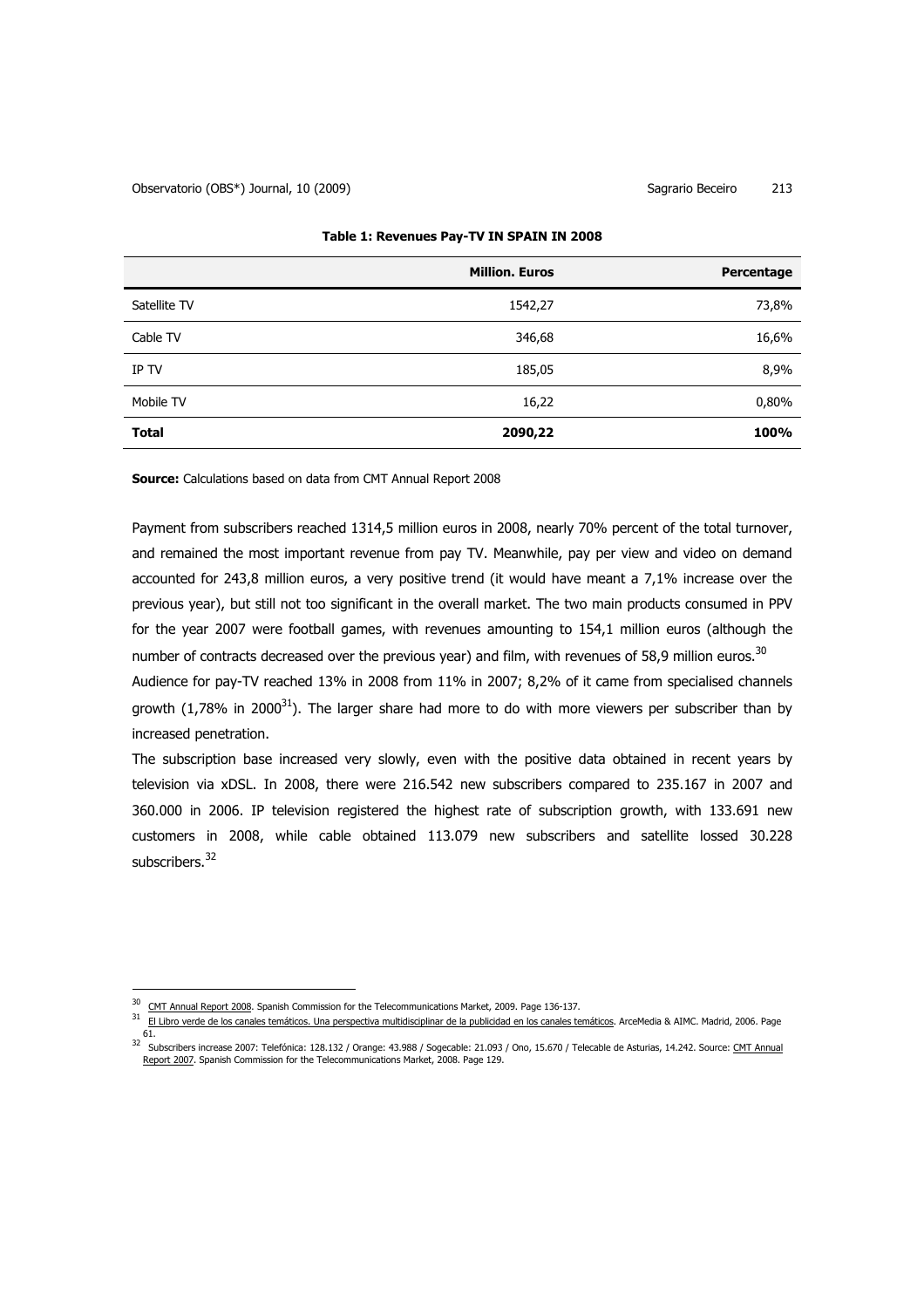### 214 Sagrario Beceiro Observatorio (OBS\*) Journal, 10 (2009)

|                       | <b>Year 2006</b> | <b>Year 2007</b> | <b>Year 2008</b> |
|-----------------------|------------------|------------------|------------------|
| $Digital +$           | 2.044.000        | 2.065.093        | 2.034.865        |
| <b>Ono</b>            | 949.152          | 964.822          | 1.039.012        |
| Imagenio              | 380.634          | 508.766          | 607.203          |
| Telecable de Asturias | 96.062           | <i>110.304</i>   | 121.332          |
| R Cable               | 60.988           | 63.831           | 69.830           |
| Orange                | 9.759            | 53.747           | 87.387           |
| Euskatel              | 38.851           | 40.414           | 46.584           |
| Rest                  | 165.611          | 185.409          | 190.553          |
| <b>Total</b>          | 3.745.057        | 3.980.224        | 4.196.766        |

### **Table 2: HOUSEHOLDS WITH PAY TV SUBSCRIPTIONS IN SPAIN BY OPERATORS**

**Source:** Calculations based on CMT Annual Report 2007/ 2008

In 2008 pay-TV reached just over 4.196.766 households<sup>33</sup> in Spain, of which 48.5% were subscribers of satellite television, 34,8% of cable TV and a 16,7 % of IP TV $^{34}$ . The average monthly expense per household for pay TV was around 33,2 euros a month by the end of 2007.<sup>35</sup> New customers of pay TV in 2008 subscribed mainly to combined services, the so-called triple play<sup>36</sup> offerings provided by cable operators and telecommunication operators, specially fixed line operators.<sup>37</sup> The concept of offering triple play (voice, broadband and television) as a prerequisite to compete, now defines the strategies of all operators.<sup>38</sup> The current competiveness of the triple play offer raises serious doubts about the viability of the *Digital Plus* platform, stalled since 2005 around two million subscribers, even though it absorbed the customers of the analogue pay-TV channel *Canal*  $+^{39}$ , which disappeared in 2006. One of the most attractive advantages of double and triple play for xDSL subscribers is the simplicity of installation. It

l

<sup>33</sup> The percentage of penetration would be 24.89% of Spanish households. Universe: Households 15,991,763 (XVIII Surge Household Panel. October-December 2007. Red.es).

<sup>&</sup>lt;sup>34</sup> CMT Annual Report 2008. Spanish Commission for the Telecommunications Market, 2009. Page 137.

<sup>35</sup> Anual Report ONTSI: "La Sociedad en Red 2007". Ed. Red.es. Madrid, 2008. Page 105-106.

<sup>&</sup>lt;sup>36</sup> Combined offerings which include TV, telephone and internet.

<sup>&</sup>lt;sup>37</sup> CMT Annual Report 2008. Spanish Commission for the Telecommunications Market, 2009. Page 141.

<sup>38</sup> Televisión Digital. Gaptel Report. Ed. Red.es, March 2005. Page 44.

<sup>&</sup>lt;sup>39</sup> In late 2005 the Spanish government authorized the license Sogecable convert analogue terrestrial pay-TV (*Canal + analogue*) into a new terrestrial television service, national coverage and free (*Cuatro*); consequently, *Canal* + became a premium channel, only available in the supply of *Digital* +.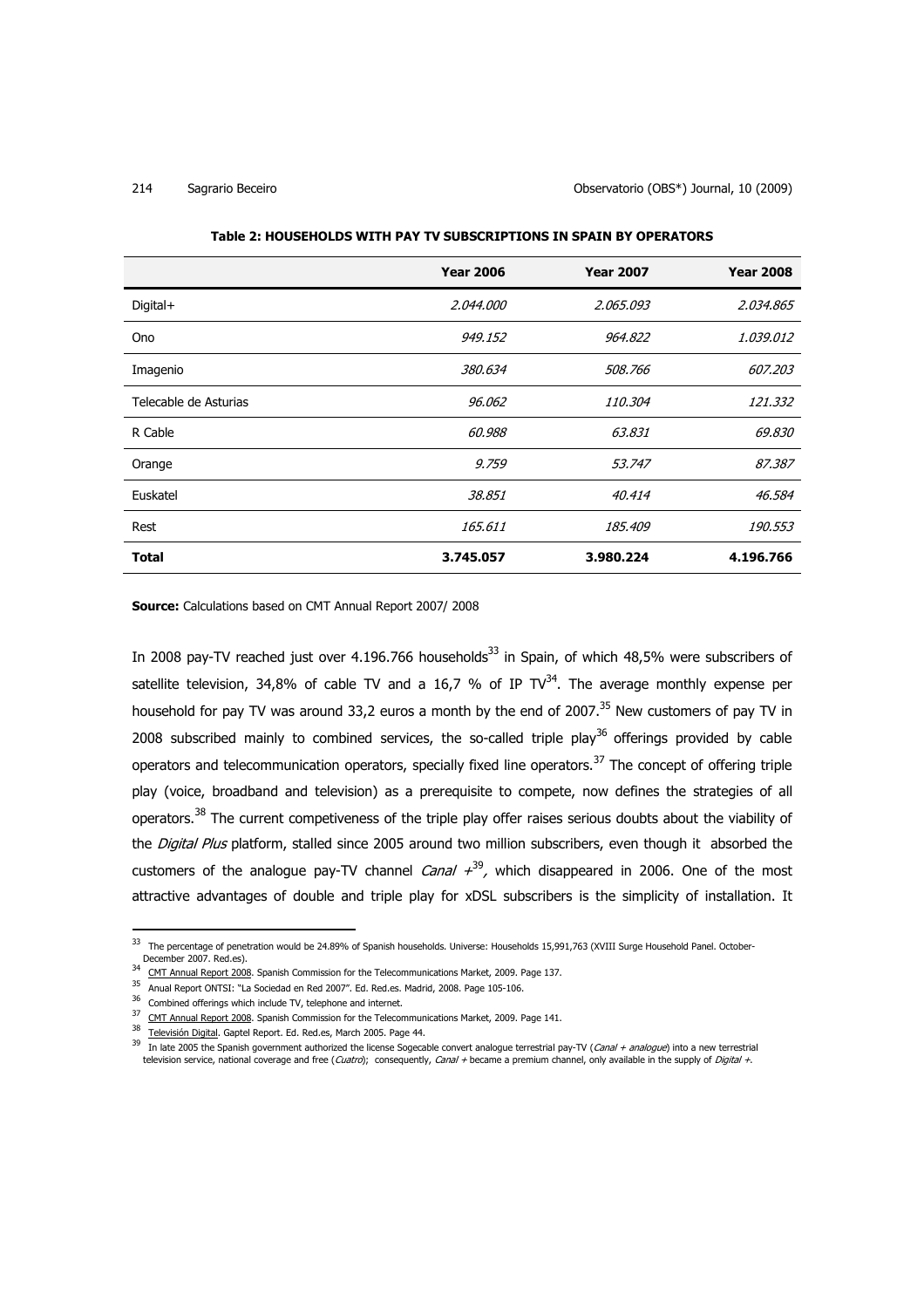doesn't require satellite dishes or wiring because the operators offer wireless wifi. Prices also tend to be low, due to fierce competition between the different operators in the quest to settle and grow in this emerging market.<sup>40</sup>

# **DIGITAL SATELLITE PAY-TV IN SPAIN: DIGITAL +**

From July 2003, Digital+ is the only digital satellite platform in Spain. It was born from the merger of the two digital satellite platforms that operated in Spain between 1997 and 2003: Canal Satélite Digital (CDS) and Vía Digital (VD). The launching a duopoly for the Spanish market in 1997 was "forced" by the Spanish government at the time. The initial competition between the two platforms was fierce, but the pay-TV market in Spain was not flexible enough to maintain both offers. A merger into a single operator was the only way to stop huge losses.<sup>41</sup>

The merged platform, *Digital+*, is owned by Sogecable, the audiovisual division of Prisa. Prisa is the leading media group in Spanish market and has significant presence in Portugal and Latin America. In Spain Prisa owns the nationwide TV channel *Cuatro*, the radio chain *Cadena Ser* and the newspaper El Pais, among other assets. In the last years, Prisa has carrier out an aggressive growth strategy in spanish and latinamerican communication market. This strategy has led Prisa to face a exploding level of indebtedness. An important part of Prisa/Sogecable of that debt resulted from the merger of the digital satellite platforms in 2003<sup>42</sup>. Since mid-2008, Prisa has tried to reduce the financial debt with the sale of Digital+, but this sale has not been possible so far.In 2008 Digital+ revenues were 1542,27 million euro for a share of 73,8% of the total pay television market in Spain. It reached 2.034.865 subscribers, 48,5% of pay-TV households, but lost 30.228 of them from 2007, a negative growth rate of 1,5%. The Spanish satellite platform made available to its customers a wide range of packages and options that sometimes proved to be quite complex and expensive. The main novelties were the launch of two commercial offers in 2007: Canal + Latino and Canal + România, oriented to the main immigrant groups in Spain, and the skyrocketing prices of all their packages. Instead of reducing prices, following the trend shown for triple play offerings, in an effort to attract new subscribers, *Digital +* increased its prices on December 1, 2007. A decision which can be defined as dangerous in such a competitive and clearly hostile market. On the other hand, the offer is wide for the Spanish market, with more than 150 channels and services of all

<sup>40</sup> CMT Annual Report 2007. Spanish Commission for the Telecommunications Market, 2008. Page 133.

<sup>&</sup>lt;sup>41</sup> Beceiro, S. <u>La televisión por satélite en España: del servicio público a la televisión de pago</u>. Ed. Fragua. Madrid, 2009. Pages 141-142.

<sup>42</sup> Almirón, N. "El deute de Sogecable i Prisa: anàlisi i gènesi d'una estratègia empresarial global d'alt risc". Quaderns del CAC, nº 29, year 2007. Pages 105- 116.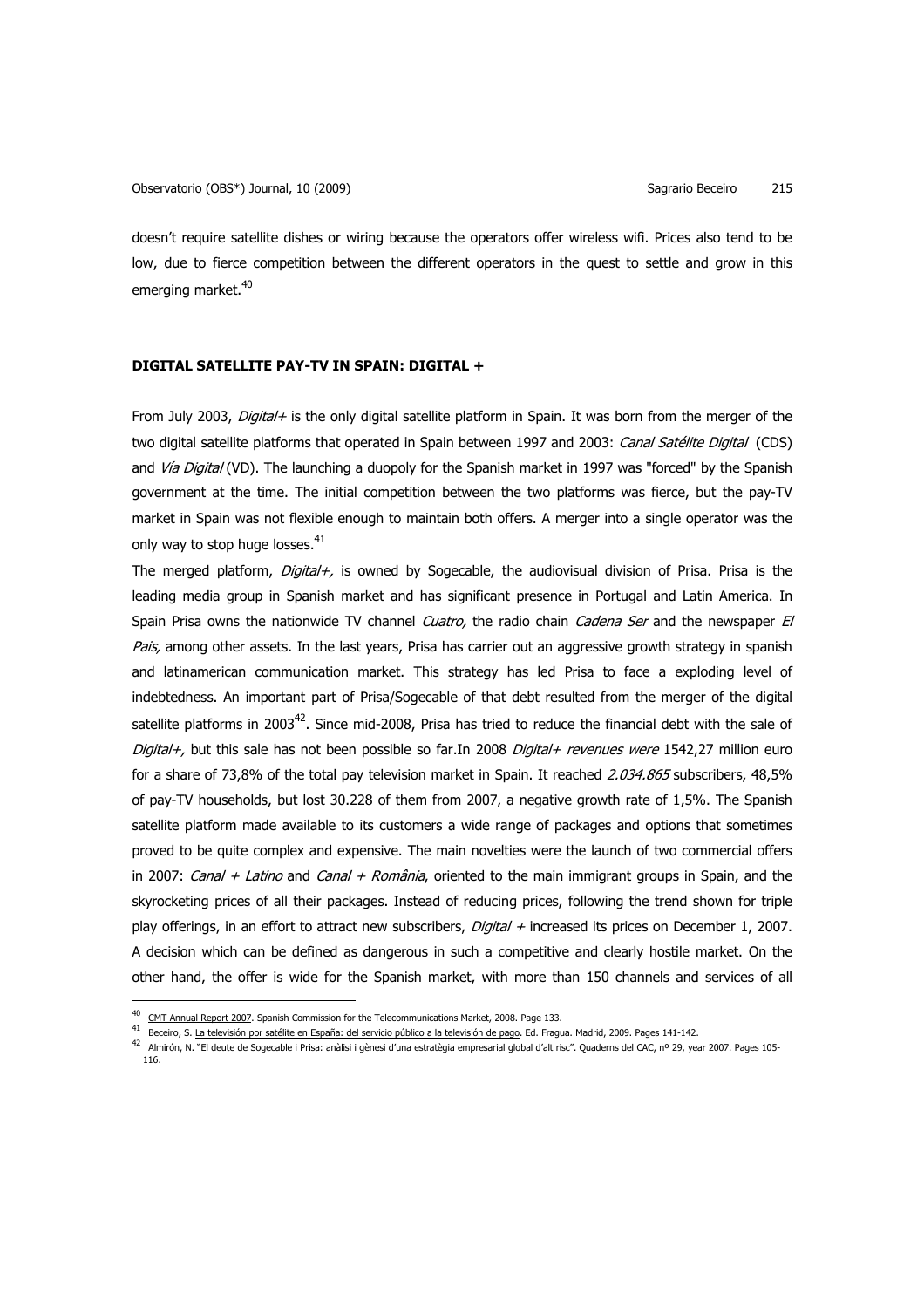kinds (data as reported by the operator).<sup>43</sup> The main channel provider of the platform was Sogecable, which produces nine exclusive channels for *Digital +* branded *Canal +* and ten other channels that are also available to other pay TV operators.<sup>44</sup>

| <b>Exclusive channels for Digital +</b> | Channels also available to other pay TV operators |
|-----------------------------------------|---------------------------------------------------|
| Canal $+$                               | $CNN +$                                           |
| Canal $+2$                              | DCine Español                                     |
| Canal $+  30$                           | Viajar                                            |
| Canal + Comedy                          | $G$ olf +                                         |
| $Canal + Action$                        | Sportmanía                                        |
| $Canal + DCine$                         | Documanía                                         |
| Canal + Fútbol                          | 40 TV                                             |
| Canal + Sport                           | 40 Latino                                         |
| Canal + Eventos                         | Caza y pesca (Hunting & Fishing)                  |
|                                         | <b>Jetix</b>                                      |

## **Table 3: CHANNELS SUPPLIERS BY SOGECABLE**

**Source:** Sogecable. Annual Report 2008

 $\overline{a}$ 

Among suppliers outside of the own company the presence of Spanish production was low and packages of majors and subsidiaries of large international media groups proliferated. In a list not intended to be exhaustive, the leading providers were Multicanal<sup>45</sup>, Televisión Española, Disney-ABC Cable Networks Group, MTV Networks España, Turner Broadcasting System España, Fox International Channels Iberia, NBC Universal Global Networks España, Discovery Networks Iberia, Televisa España and Sony Pictures Television International Networks Iberia ( $AXM$ ).<sup>46</sup>

<sup>&</sup>lt;sup>43</sup> Sogecable. Annual Report 2008. Page 34. Available at: http://www.sogecable.es/media/576949.pdf

<sup>44</sup> Sogecable. Annual Report 2008. Available at: http://www.sogecable.es/media/576949.pdf

<sup>&</sup>lt;sup>45</sup> Multicanal, a major producer of theme channels originating in Spain, is at present *Chellomedia*, the content division of *Liberty Global*, one of the worldwide largest cable group

<sup>&</sup>lt;sup>46</sup> Calculations based on information gathered on the websites of Pulsa Media Consulting (http://www.canalestematicos.es) and Consejo Especialista en Canales Temáticos (http://www.conect.es)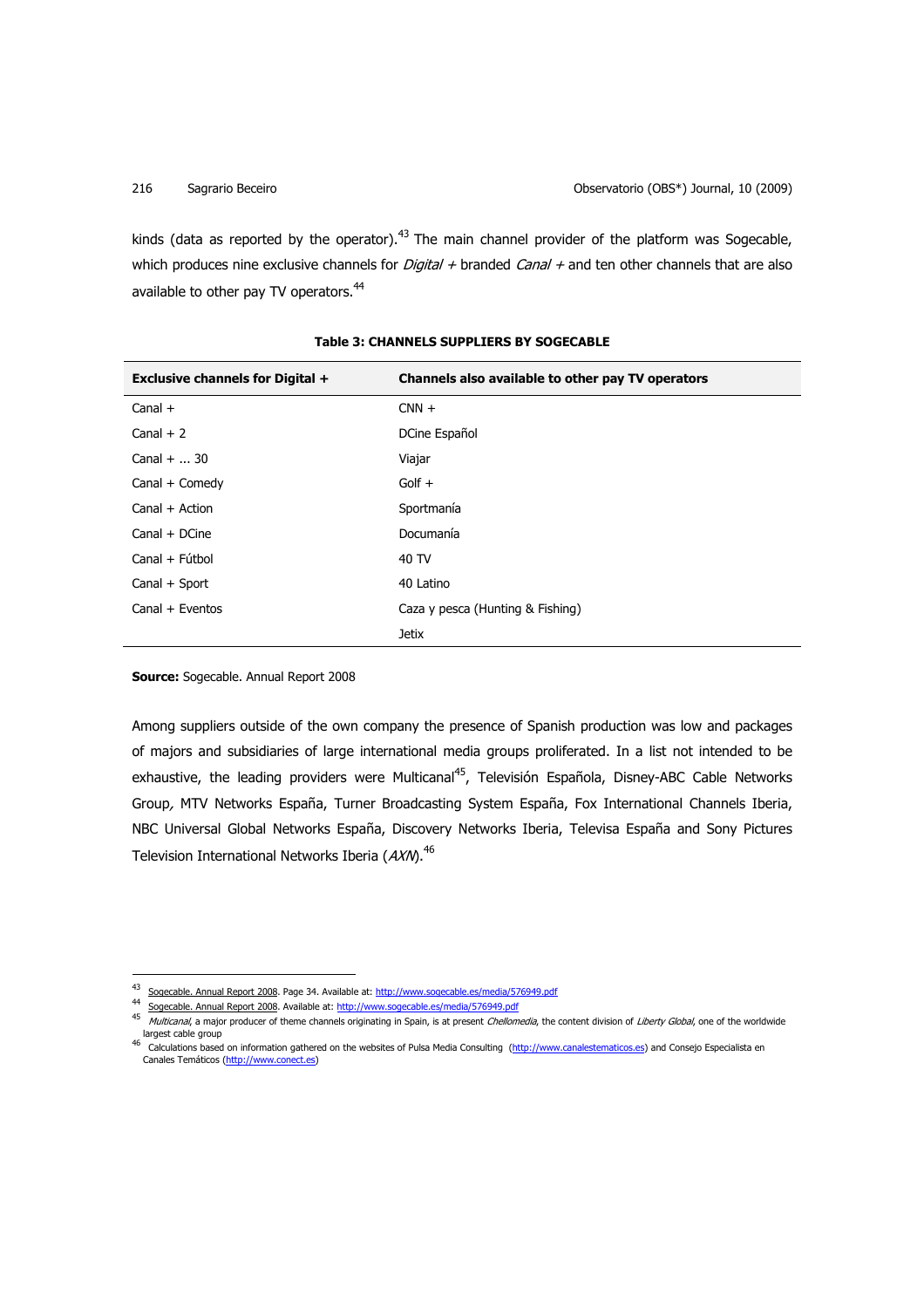l

| <b>Provider</b>                                | <b>Channels</b>                                           |
|------------------------------------------------|-----------------------------------------------------------|
| Multicanal                                     | Hollywood Channel, History Channel, Food Channel, Odyssey |
| Televisión Española                            | TVE Clan, Docu TVE, Canal Teledeporte and Classic         |
| Disney-ABC Cable Networks Group                | Disney Channel, Playhouse Disney and Toon Disney          |
| Spain MTV Networks                             | MTV, Nick and Paramount Comedy                            |
| Turner Broadcasting System                     | Cartoon Networks, Boomerang, TCM and TNT                  |
| Fox International Channels Iberia              | <b>Fox and National Geographic</b>                        |
| NBC Universal Global Networks España           | Calle 13 and SciFi                                        |
| Discovery Networks Iberia                      | Discovery Channel and People & Arts                       |
| Televisa Spain                                 | TLnovelas and Canal de las Estrellas                      |
| Sony Pictures TV International Networks Iberia | AXN                                                       |

## **Table 4: DIGITAL + OUTSIDE SUPPLIERS**

**Source:** Calculations based on information gathered on Pulsa Media Consulting and Consejo Especialista en Canales Temáticos

In terms of strategic contents for the development of pay-per-view (PPV), the key issue for *Digital +* in 2007/2008 was the loss of the broadcasting rights of major football clubs of the first and second tier leagues<sup>47</sup>. These rights were bought by *Mediapro*<sup>48</sup> at the expense of *Audiovisual Sport* (owned by Sogecable) for an amount close to 3.000 million euros, around 40% more than offered by Sogecable<sup>49</sup> itself. This loss of rights was accompanied by a new and bitter "football war", similar to the one that was waged in 1997 between the two digital platforms in the market at the time (Via Digital and Canal Satelite Digital). This highly reported conflict erupted in the summer of 2007 when Mediapro confirmed that it would manage the rights of football clubs on its own rather than continue with the alliance signed a year earlier (July 2006) with *Sogecable* in order to operate jointly the football rights within the framework of Audiovisual Sport (AVS).

The problem was finally solved in June 2009 with an agreement between Sogecable and Mediapro for the

<sup>&</sup>lt;sup>47</sup> Mediapro holds the rights of eight teams from the 2008/2009 season and thirty more from the season 2009/2010. In total, managed for five seasons broadcasting rights of 38 of the 42 football clubs in the first and second divisions. Source: Noticias de la Comunicación, No 271. Page 16

<sup>&</sup>lt;sup>48</sup> Mediapro has held since 2006, 40% of *Imagina Media Audiovisual*, the biggest producer of audiovisual in Spain: its main partners are *Grupo Arbol* (40%)

and the British multinational *WPP*. Source: <u>http://www.mediapro.es</u><br><sup>49</sup> "Mediapro rompe su acuerdo con Sogecable para gestionar los derechos del fútbol en solitario". *Noticias de la Comunicación* nº 271, July-August 20 Page 16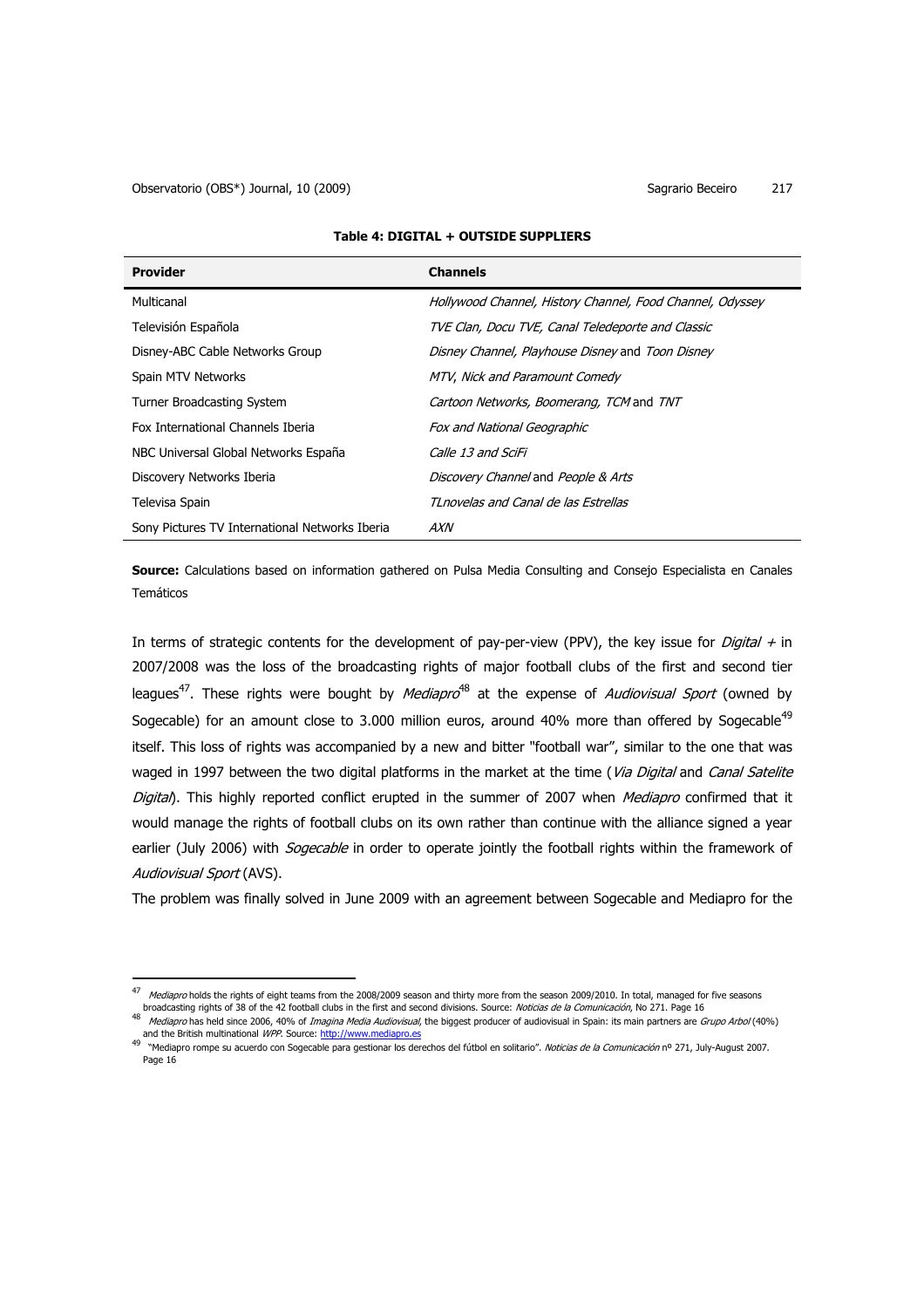joint exploitation of football rights<sup>50</sup>. From 2007 to early 2009, Digital+ had no exclusive access to the LFP League and the Copa del Rey, the two leading Spanish football competitions; this situation was completely unknown to the platform since they had always had access to football matches played by the top Spanish clubs and competitions in the form of pay per view, inherited from the former Canal Satellite Digital. On the product offer side, the services incorporated in the period of 2004-2008 basically had to do with advances in the decoder hardware.The most noteworthy were the Multi+ and iPlus services.

Multi+ service, launched in September 2007, enabled the subscriber to view different channels in different rooms. IPlus service implied buying a new decoder, in principle something unattractive, that allowed access to DTT, record programs on the hard drive, and enjoy the high definition (HD) channels that were available.<sup>51</sup> The main obstacles to the development of the iPlus service, which might had hindered its implementation in the short term, were: a) the high starting price of equipment -€ 395- apart from the monthly fee from 3 to 6 euros, and b) the lack of channels in HD, as Digital Plus did not launch its first HD channel, *Canal + HD*, until January 2008.<sup>52</sup> Supply of *Digital +* channels through other technology platforms was discarded from business strategy in 2004-2007, while the rest of Europe's digital platforms were involved in multiplatform strategies. In 2007, *Digital +* faced two new challenges on this issue, of relatively different relevance. The first of these challenges was the development of mobile TV. With that goal Digital + Mobile launched earlier that year a service that offered some tailored television channels for a monthly 6 euros fee. In its first year of operation it got 80.000 subscribers via the Vodafone Live! with  $3G<sub>53</sub>$  The second challenge was more meaningful for the future of the platform, as it intended to enable Digital+ to cope with rivals. In alliance with the telecommunications sector It started to offer a triple play package of its TV channels and broadband telephony. To that end, Sogecable signed in June 2007 an agreement with *Telefónica* to offer joint services for television, telephony and ADSL from December of that same year on, just when trade restrictions between the two companies established by the merger of the former satellite platforms *Canal Satellite Digital* (CSD) and *Via Digital* (VD) lapsed.<sup>54</sup> The result was the launch in early December 2007 of the Trio + service, including *Digital +*, ADSL 3 MByte and flat rate voice from Telefónica. It must be noted that Trio + means that Digital+ is not offered via xDSL, but only via satellite where Telefonica can't sell its own Imagenio TV service via xDSL due to lack of bandwidth, ie

<sup>50</sup> The unexpected agreement between Sogecable and Mediapro for the joint exploitation of football rights covers the next three seasons. See: "Sogecable y Mediapro pactan el fin de la 'guerra del fútbol". Journal El País (05/06/2009)

<sup>51</sup> Data from the corporate website of Digital+ (http://www.plus.es)

<sup>52</sup> "Digital+ lanza Canal+HD, el primer canal nacional en Alta Definición". Mundoplus.tv, January 25, 2008. See: http://www.mundoplus.tv/noticias.php?seccion=tv\_digital&id=4332

<sup>53</sup> Sogecable. Annual Report 2008. Page 34. Available at: http://www.sogecable.es/media/576949.pdf

<sup>54</sup> The conditions imposed to allow the merger to keep both companies increase their business ties in their respective sectors for a period of five years.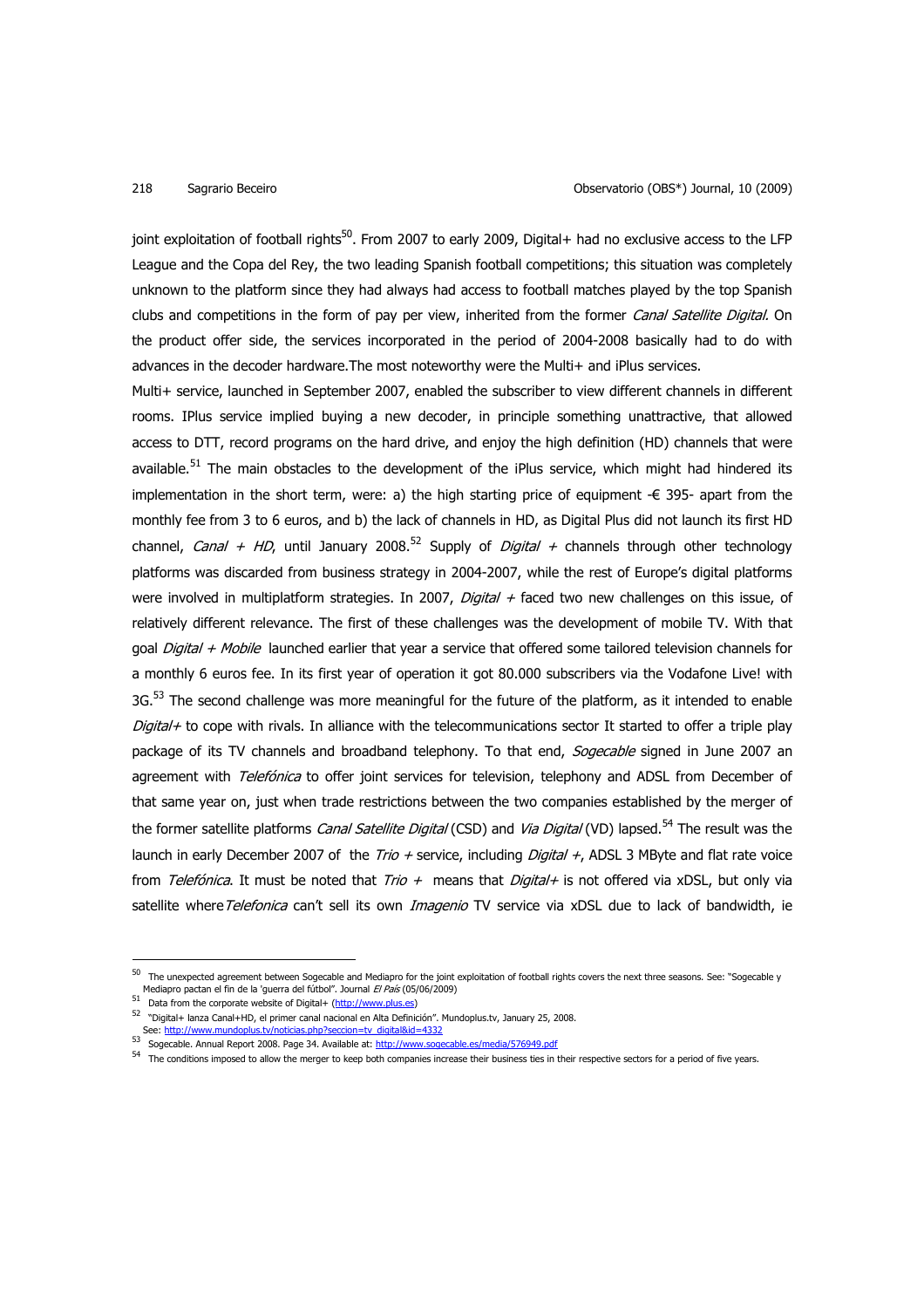nearly 50% of the Spanish market<sup>55</sup>. The initial price of *Trio +* was the sum of the separate prices of both services, Telefónica Duo plus Digital+ package, so the product was not successful. By February 2008 end it had only obtained about 5.000 customers.<sup>56</sup> Regarding the evolution of the *Digital+* subscribers, it can be noted that, following the merger of the former CSD and VD platforms in 2003, the number of subscribers dropped to 1,652,600 in 2004. Only in 2006, the platform reached a similar result to the sum of those obtained before the merger, and this only happened after the migration of all the subscribers of the defunct analogue pay TV channel *Canal+*<sup>57</sup>. The fact that the number of subscribers istagnated at around two million, not far from the one obtained by the *Sogecable* before the merger (the sum of the subscribers of the former CSD and Canal + analogue) indicate that the benefits of the integration into a single platform were disappointing to *Sogecable*. It assumed the high financial cost of the whole merger and ceded part of its capital to *Telefónica*, but did not obtain a significant number of new subscribers<sup>58</sup>. Still, the two million subscribers of *Digital +* are the main source of income for the *Sogecable*, 62.8% of total revenue, and therefore the main asset to negotiate a future sale of the platform.

## **Table 5: EVOLUTION OF HOUSEHOLDS SUBSCRIBED TO DIGITAL+**

| 2004      | 2005      | 2006      | 2007      | 2008      |
|-----------|-----------|-----------|-----------|-----------|
| 1.652.600 | 1.960.700 | 2.044.000 | 2.065.100 | 2.034.865 |

**Source:** Calculations based on data from CMT. Annual Report 2008

In parallel to subscriber base growth, the increase of net income of  $Digital +$  has slowed in recent years. Results are positive, but not much from a several year perspective. They look darker when considering the investments required in the coming years to upgrade the technology of the decoders in order to achieve interactive features or acquire strategic content such as football games.

l

<sup>&</sup>lt;sup>55</sup> "Competencia investiga la alianza de Telefónica y Sogecable para TV". Journal *Expansión*, November 10, 2007.

<sup>&</sup>lt;sup>56</sup> "Fracasan las ventas del servicio de Internet y TV Trío+". Journal Expansión, March 27, 2007.

<sup>57</sup> Canal + ceased analog broadcasting in the December 7, 2005; your dial was occupied by new free channel in the group Sogecable: Cuatro.

<sup>58 &</sup>quot;Sogecable aumento sus ventas un 9,3% en 2006 por las operaciones de Cuatro, pero vuelve a pérdidas". *Noticias de la Comunicación* nº 266, February 2007. Page 37 and 38.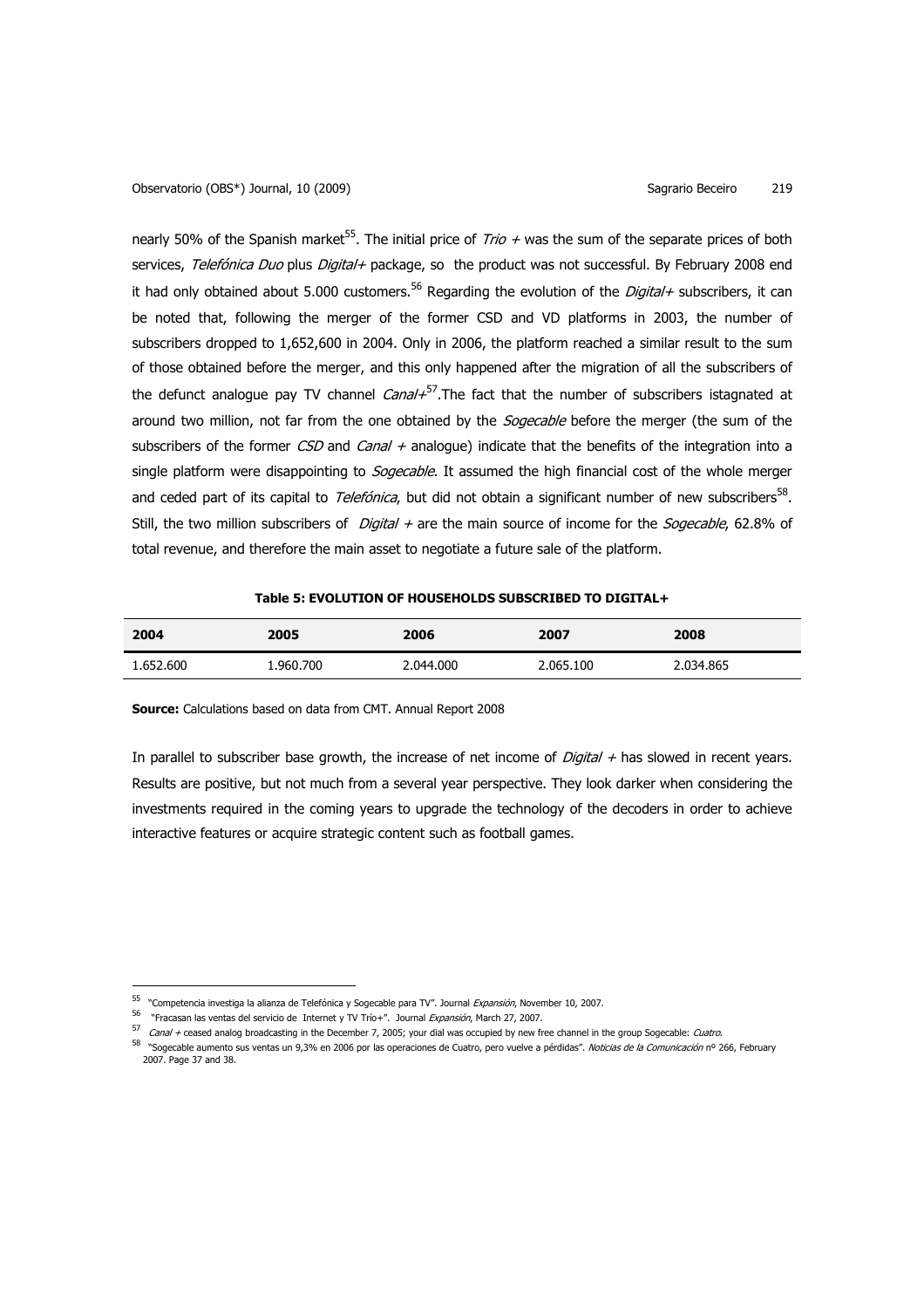|                                 | 2005    | 2006    | 2007    |
|---------------------------------|---------|---------|---------|
| Net business                    | 1.500,9 | 1.469,4 | 1.507,6 |
| Operating revenue               | 1.505,3 | 1.473,7 | 1.522,0 |
| Operating expenses              | 1.153,5 | 1.165,6 | 1.202,0 |
| Gross operating result (EBITDA) | 308,1   | 308,1   | 320,0   |
| Net operating profit (EBIT)     | 110,0   | 110,0   | 176,0   |

## **Table 6: ANNUAL ACCOUNTS OF DIGITAL + (Mill. €)**

**Source:** Calculations based on data from the Noticias de la Comunicación No 266 and 277

Sogecable transferred all its pay TV business to a separate business unit, *Canal Satellite Digital*,<sup>59</sup> which is currently responsible for operating the *Digital+* platform and produce their pay channels under the *Canal* + brand. Since August 1, 2006, Sogecable manages directly only the activity of the free terrestrial channel called *Cuatro*. It is their main challenge at present where all of their efforts are focused, as in recent years. In 2007 the Grupo Prisa (Promotora de Informaciones) increased its shareholding to gain full control of *Sogecable*, owner of *Digital +*<sup>60</sup>. The two stated strategic aims were to focus their audiovisual market strategy in *Sogecable* and to restructure the debt of *Sogecable*, calculated at 2,200 million euros by the company's president.<sup>61</sup> But their obvious ultimate goal was a future sale of the pay-TV business to reduce debts of *Sogecable*. Given the poor performance of the pay television business in recent years, Prisa publicly announced the sale of Digital  $+$  as a whole in June 2008, including the content production divisions. Prisa kept the free television business, launched two years before with their channel Cuatro, wich offered better long-term prospects.<sup>62</sup> Negotiations for the sale of *Digital +* platform started in the middle of 2008, and had not yet been ended when this article was finished in June 2009.

# **DIGITAL+ FROM 2004 TO 2008**

l

In summary, it could be said that *Digital +* overcame a complex merger process in 2003 that harmed its

<sup>59</sup> This differentiated business unit, *Canal Satellite Digital*, is 100% owned by *Sogecable* and integrates DTS, the company that manages *Vía Digital* prior to the merger.

<sup>60</sup> Sogecable owns Digital + (100%) through the company Canal Satellite Digital and Via Digital.

<sup>&</sup>lt;sup>61</sup> "No hay ofertas". Journal El País, December 21, 2007

<sup>&</sup>lt;sup>62</sup> "Prisa puede vender Digital+ tras lanzar una Opa sobre Sogecable". Journal *El Mundo*, December 21, 2007.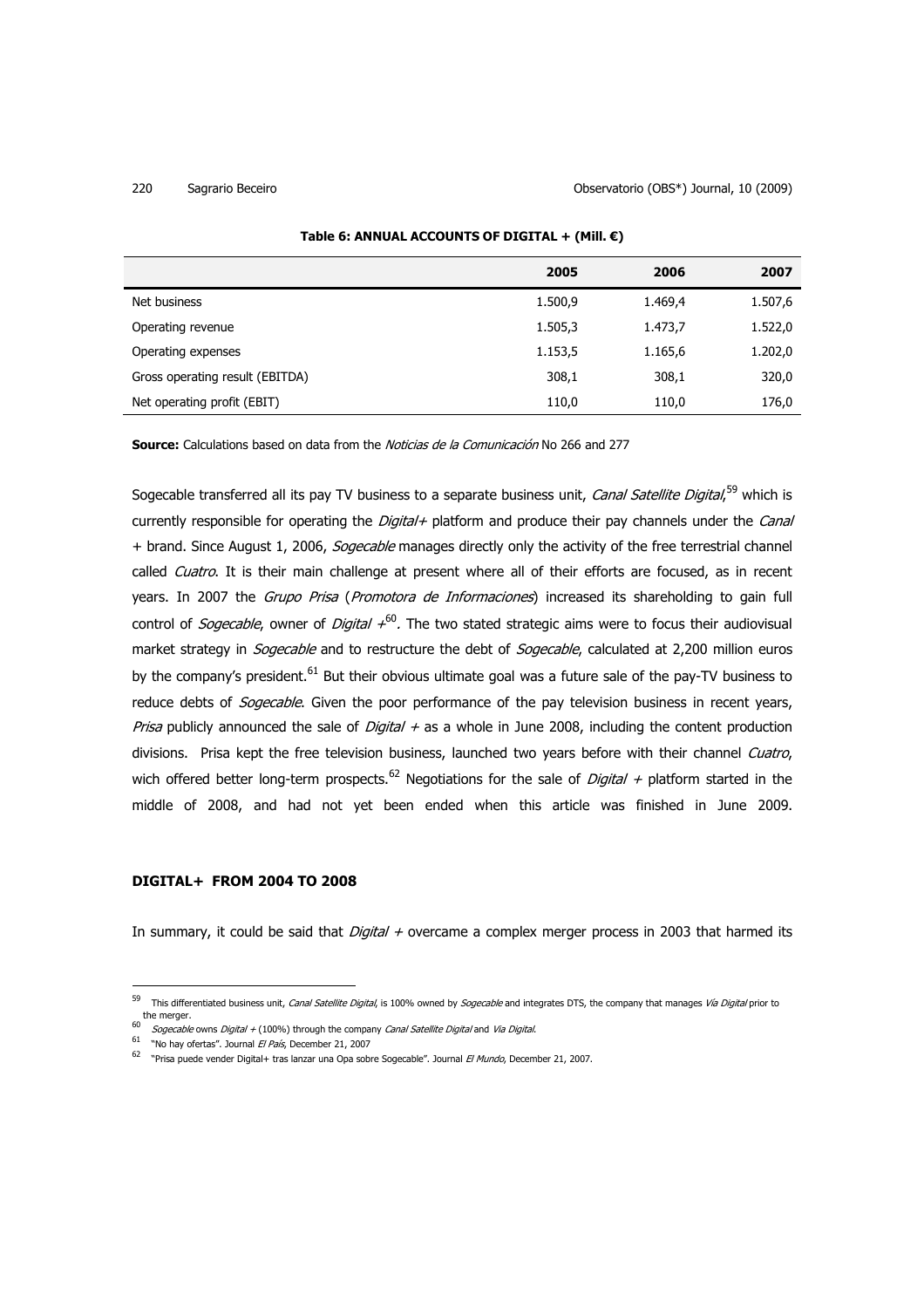growth in the following years<sup>63</sup>. It has more subscribers to pay-TV than any other operator have, and hence a high participation in the Spanish market. It has clear competitive advantages as the wide range of content offerings<sup>64</sup> and the know-how and experience accumulated on the Spanish pay-TV market<sup>65</sup>. On the other hand, they also have agreements with the U.S. majors offering movie premières, and it produces the main Spanish premium channel, Canal +.

But increased competition from other operators and carriers to offer triple play, a late effort to join with telecommunications operators in order to supply its television channels, the high cost of contents suited for Pay Per View and a business model based on high prices and few investments have led to an unpromising future. From 2004 *Digital +* suffered the attack of other players within the business of pay television in Spain, especially from those that combined TV with telephone and Internet services, ie. offer double or triple play. This operators were cable, ADSL and, starting later, mobile TV and Internet.

As for DTT (Digital Terrestrial Television), it was preceded by the fiasco of its pay TV model: bankruptcy of QuieroTV in Spain and ITV Digital in the United Kingdom. Although relaunched later as a mainly free service, the posibility to charge for extra services is a threat to be taken into account in the pay TV business, specially when Pay Per View is considered.

A scene of fierce competition between operators is drawn, even bloodier than the war waged some years ago between the starting satellite platforms. Anyway the size of recently arrived operators is not yet significant in terms of market share, which remains concentrated in *Digital +. Digital +*, the Spanish satellite platform, ended this period in a very delicate position, since it took several years to assume the costs of the merger, subscription growth was meagre and earnings did not rise as expected. Part of the strategy for *Digital +,* like other European platforms in neighbouring countries, was to launch new services and, rather late, to try to become a content provider for other networks. But as this article shows, the Spanish platform has been unwilling or unable to offer attractive multi-platform services and to invest in new developments and services such as interactive decoders or high-definition channels were hardly significant in the analysed period considered, although relaunched in 2007. The future of *Digital +* at present is uncertain. *Sogecable*, the current owner of 100% of the platform, has been looking for a buyer to reduce the Prisa's indebtedness. The outcome of the sale, if it is eventually successful, may totally change the landscape of the digital pay-TV market in Spain.

<sup>&</sup>lt;sup>63</sup> Televisión Digital. Informe Gaptel. Ed. Red.es, March 2005. Page 14

<sup>64</sup> Satellite supports a large number of channels and even high-quality HD; also, Digital + holds the broadcasting rights for a wide variety of topics and a dozen premium channels.

<sup>&</sup>lt;sup>65</sup> Caballero, L. TDT. Ed. Tirant lo Blanch. Valencia, 2007. Page 146-147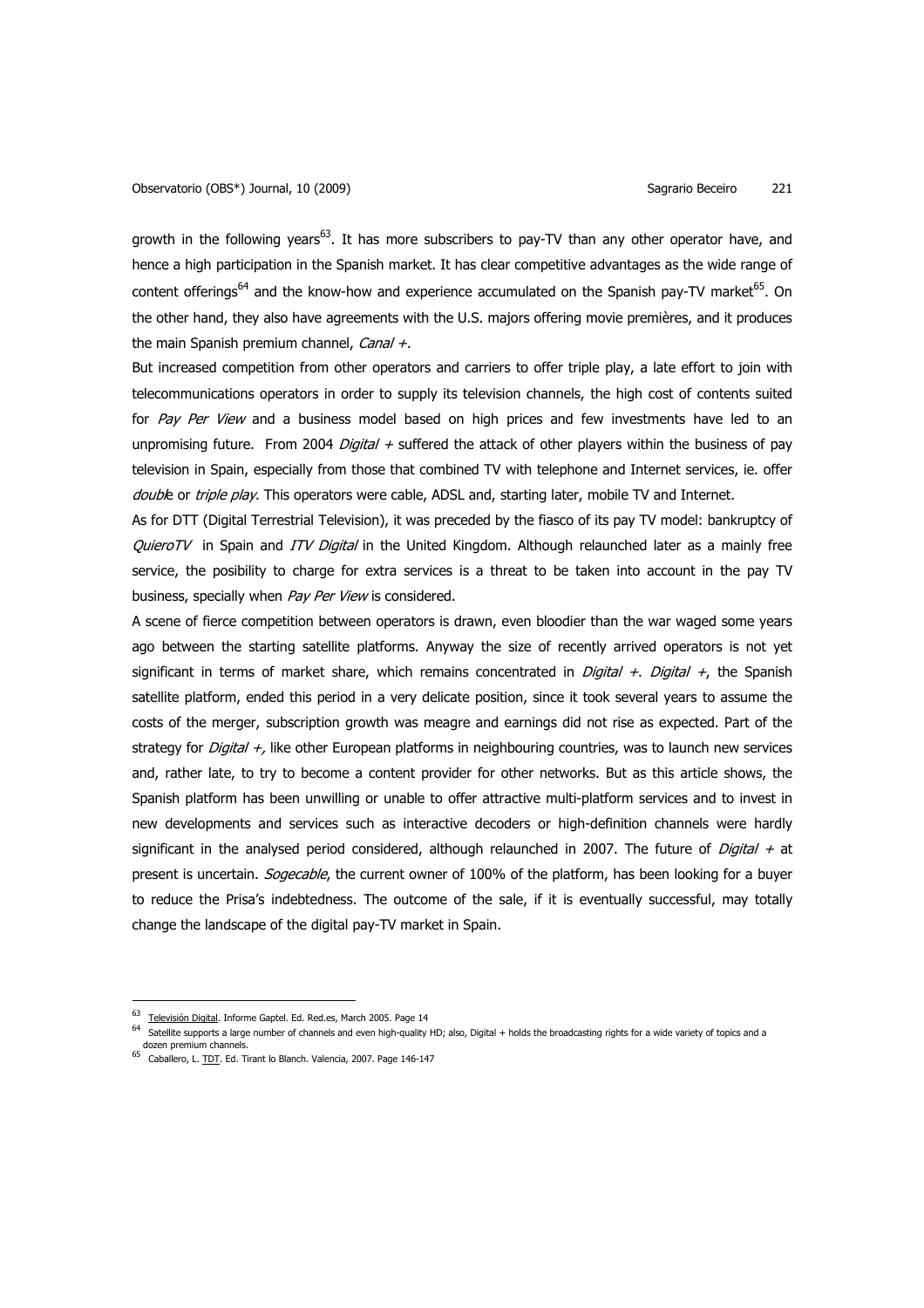222 Sagrario Beceiro Observatorio (OBS\*) Journal, 10 (2009)

### **References**

Almiron, N. (2007), "El deute de Sogecable i Prisa: anàlisi i gènesi d'una estratègia empresarial global d'alt risc", in Quaderns del CAC, nº 29, p.105-116

Arce Media/ AIMC (2006), El Libro verde de los canales temáticos. Una perspectiva multidisciplinar de la publicidad en los canales temáticos, ArceMedia & Asociación para la investigación de medios de comunicación (AIMC), Madrid, retrieved on 10/03/2009 from http://www.aimc.es/06otrosestudios/verdetematicos.pdf

Beceiro, S. (2009), La televisión por satélite en España: del servicio público a la televisión de pago, Madrid, Ed. Fragua

Bustamante, E. (2008), "La televisión digital terrestre en España. Por un sistema televisivo de futuro acorde con una democracia de calidad", Working paper, Ed. Fundacion Alternativas, retrieved on 10/03/2009 from http://www.falternativas.org/laboratorio/documentos/documentos-de-trabajo/(offset)/24

Caballero, L. (2007), TDT, Valencia, Ed. Tirant lo Blanch

Comisión del Mercado de las Telecomunicaciones (CMT) (2007), CMT Annual Report 2007, retrived on 10/03/2009 from http://www.cmt.es/es/publicaciones/anexos/Informe\_anual\_CMT\_2007\_web.pdf

Grupo de Análisis y Prospectiva del Sector de las Telecomunicaciones (GAPTEL) (2005), Televisión Digital, Madrid, Ed. Red.es, retrieved on 10/03/2009 from http://observatorio.red.es/informes/articles/id/2106/television-digital.html

Institut de l'Audiovisuel et des Télécommunications en Europe (IDATE) (2007), España: Los retos del mundo digital, Madrid, Ed. IDATE, retrived on 10/03/2009 from http://www.enter.es/enter/mybox/cms

Lange, A. (2005), The financial situation of television companies in the European Union (1999-2004), Strasbourg, European Audiovisual Observatory (OEA)

Motion Pictures Association of America (2007), MPAA 2007 Entertainment Industry Market Statistics, retrived on 10/03/2009 from http://www.mpaa.org/USEntertainmentIndustryMarketStats.pdf

Observatorio Nacional de las Telecomunicaciones y de la Sociedad de la Información (ONTSI) (2007), XVIII Oleada del Panel de Hogares - Octubre-Diciembre 2007, Madrid, Ed. Red.es, retrieved on 10/03/2009 from http://observatorio.red.es/media/2008-06/1213180833687.pdf

Observatorio Nacional de las Telecomunicaciones y de la Sociedad de la Información (ONTSI) (2007), *Informe anual* 2007 - La Sociedad en Red 2007, Madrid, Ed. Red.es. Retrieved on 10/03/2009 from http://www.red.es/media/2008- 07/1215684972754.pdf

Papathanassopoulos, S. (2002), European Television in the Digital Age: Issues, Dynamics and Realities, Ed. Polity Press

Parsons, P.R., Frieden, R.M. (1998), The Cable and Satellite Television Industries, Boston, Ed. Allyn and Bacon

### **Websites**

BusinessWeek (http://businessweek.com)

Comisión Nacional de la Competencia de España (www.cncompetencia.es)